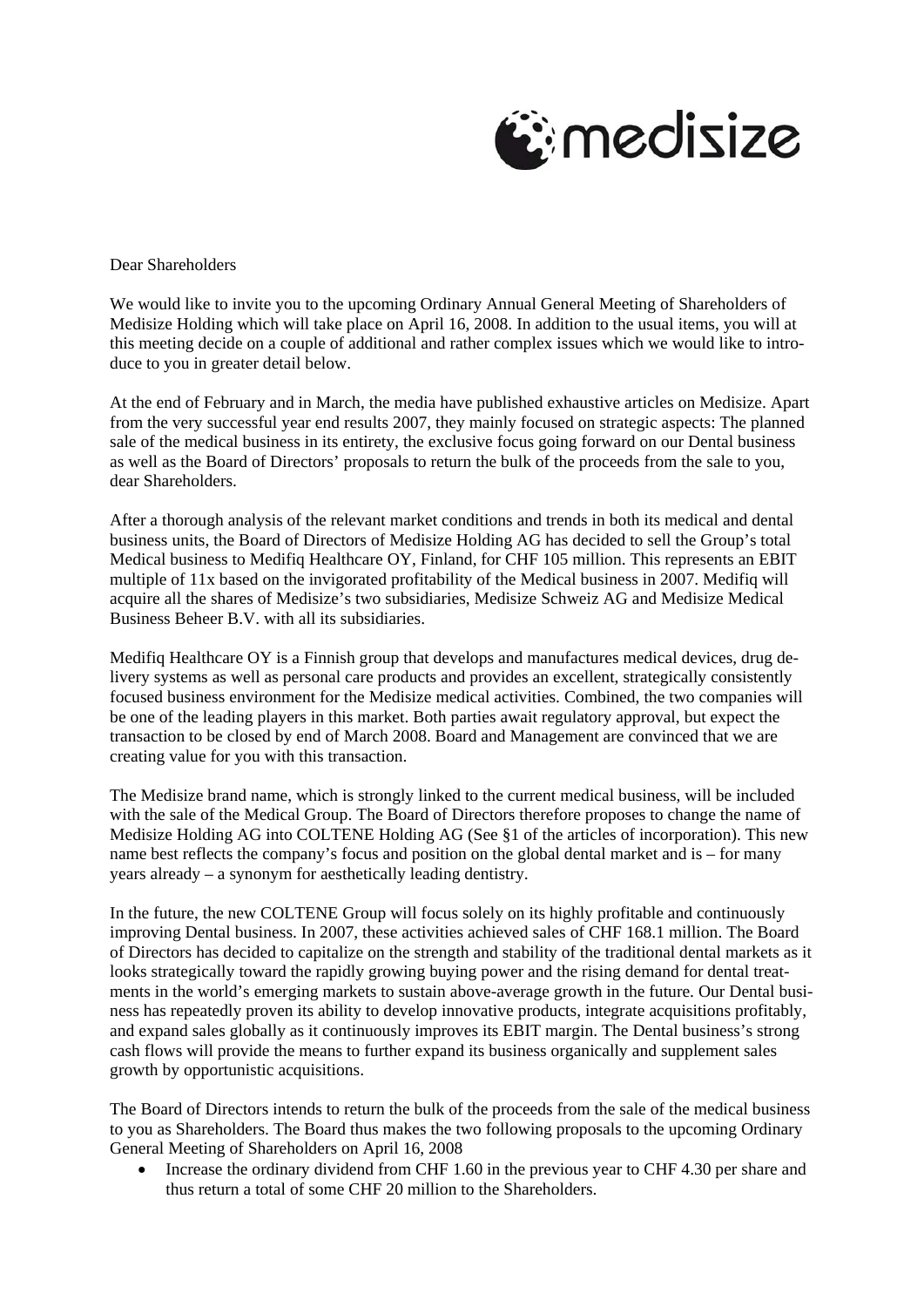• Initiate the procedure to decrease the current share capital by a reduction of the par value of the Medisize shares from currently CHF 5.00 per share to CHF 0.10 per share. This par value reduction will return some CHF 23 million to the Shareholders approximately two months following the Ordinary General Meeting.

We would like to inform you already today that the Board of Director plans to hold an Extraordinary Meeting of Shareholders in the second half of 2008. At that meeting the Board will propose to further reduce the equity of the Company by CHF 50 million through a capital redemption program via the issuance of put options or a similarly shareholder-friendly scheme. Shares redeemed in the context of such a procedure shall subsequently be cancelled and will thus strengthen the future earnings per share.

In total, the Board proposes to return approximately CHF 93 million to the Shareholders. After these measures, the balance sheet will comfortably permit the Company to pursue its strategic course focusing on organic and external growth through supplemental acquisitions.

We thus invite you, dear Shareholders, to approve at the upcoming Ordinary General Meeting of Shareholders on April 16, 2008, of the proposed name change to COLTENE Holding AG as well as of the increase of the ordinary dividend and the capital decrease by means of a par value reduction (see § 3 sub-section 1 of the articles of incorporation).

The Board of Directors takes this opportunity to propose at the same time the amendment of a couple of further articles to bring them inline with the latest legal changes and a more modern concept of Corporate Governance. It is proposed to elect members of the Board of Directors (§14 of the articles of incorporation) in the future for a term of office of only one year and to reduce the size of the Board to better reflect the scope of the company by decreasing the minimum number of Board members from five to three. Also, an auditing firm under state oversight (§ 18 of the articles of incorporation) shall be elected every year for only one year in the future. As an additional shareholder-friendly measure, the Board proposes to no longer close the share register on the date when the invitations to a General Meeting of Shareholders are sent out, but to define a later day for the closing of the register in the respective invitations (§ 4 sub-section 2 of the articles of incorporation). The last two amendments of the articles of incorporation (§ 11 sub-section 2 and 3) are rather technical in nature and reflect the latest changes in the Swiss Code of Obligations.

Two board members, Dr. Paul Hälg and Dr. Walter Känel, will no longer be available for re-election at the General Meeting and will thus step down from their positions after the Meeting. The Board proposes to elect Jerry Sullivan, current CEO of Medisize Group, as a new Member of the Board for a term of office of one year. After the General meeting, Mr. Sullivan will hand over his operational functions to Andreas Meldau who will become CEO of the new COLTENE Group. In addition, the Board proposes to re-elect Niklaus Huber, Balgach, and Robert Heberlein, Zumikon, for a further term of office of one year. With these changes, the Board of Directors will consist of four members after this General Meeting. Niklaus Huber will serve as Chairman of the Board.

Dear Shareholders, we hope that the items to be decided at the upcoming General Meeting have become clearer with this letter and we would like to invite you to support the Board's proposals. We truly hope that you will have the chance to participate in our Annual General Meeting in person and look forward to seeing you there.

On behalf of the Board of Directors

Dr. Paul Hälg, Präsident Wattwil, 19. März 2008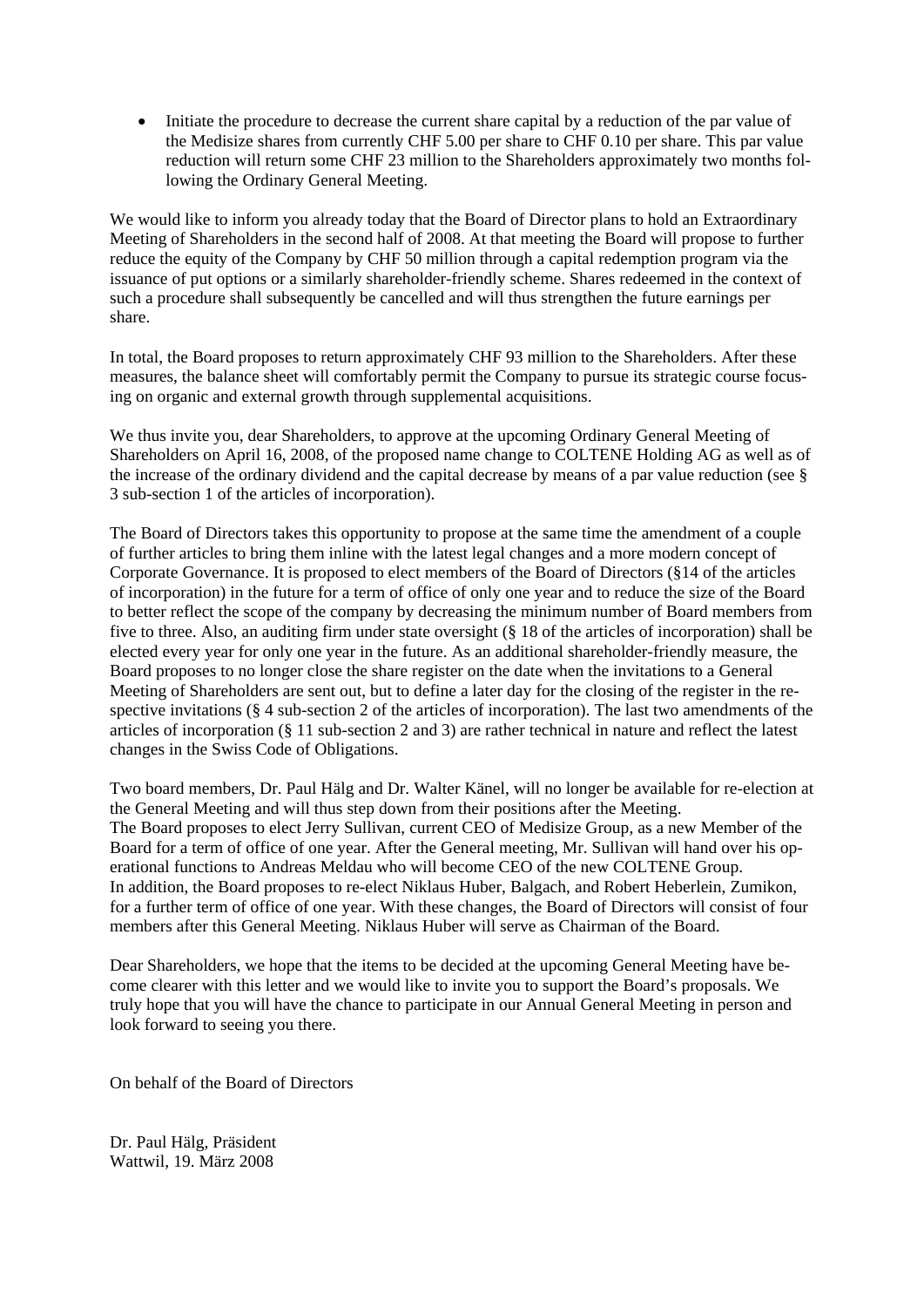

# **Invitation to the Annual General Meeting of Shareholders**

Wednesday, April 16, 2008, 4 p.m. (doors open at 3. p.m.) **Hotel SEEDAMM PLAZA, Seedammstr. 3, 8808 Pfäffikon SZ** 

#### **Agenda**

- 1. Annual Report, Annual Financial Statements and Consolidated Financial Statements 2007 and Allocation of Net Income
- 2. Change of company name Medisize Holding AG to COLTENE Holding AG and further amendments of the Articles of Incorporation
- 3. Decrease of the current share capital of CHF 23'400'000 by CHF 22'932'000 to CHF 468'000 by way of reducing the nominal value of each registered share from CHF 5.00 to CHF 0.10
- 4. Discharge of the Members of the Board of Directors and the Group Management
- 5. Elections Board of Directors

### **Proposals**

The Board of Directors has formulated the following proposals to the items on the agenda:

1. The Board of Directors proposes the approval of the Annual Report, Annual Financial Statements and Consolidated Financial Statements 2007

Allocation of the net income:

| Net income carried forward from the previous year | <b>CHF</b> | 520'472       |
|---------------------------------------------------|------------|---------------|
| Profit of the year 2007                           | <b>CHF</b> | 9'300'029     |
| Total net income                                  | <b>CHF</b> | 9'820'501     |
| Reduction of statutory reserves                   | <b>CHF</b> | 10'303'499    |
| Total amount available for dividend distribution  | <b>CHF</b> | 20'124'000    |
| Distribution of a dividend of 86 %                |            |               |
| on the share capital of CHF 23'400'000 totalling  | <b>CHF</b> | $-20'124'000$ |
| Balance to be carried forward                     | <b>CHF</b> |               |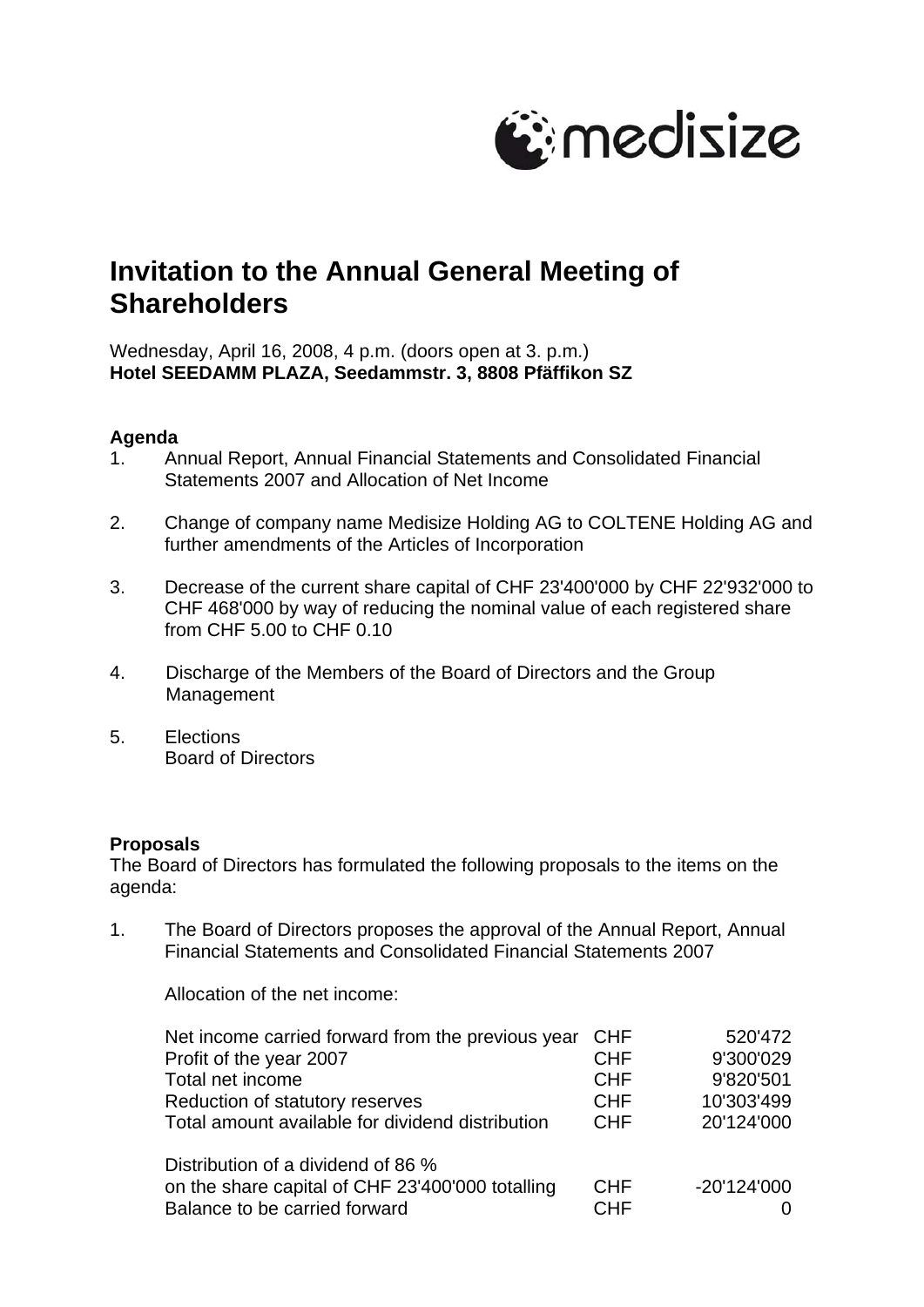- 2. The Board of Directors proposes to change the Articles of Incorporation as follows:
	- 2.1 Change of company name

The Board of Directors proposes to change the company name from Medisize Holding AG to COLTENE Holding AG and to amend the Articles of Incorporation as follows:

| <b>Current text</b>        | <b>New text (Amendments bold)</b> |
|----------------------------|-----------------------------------|
| § 1                        | $\S 1$                            |
| "Under the name of         | "Under the name of                |
| Medisize Holding AG        | <b>COLTENE Holding AG</b>         |
| <b>Medisize Holding SA</b> | <b>COLTENE Holding SA</b>         |
| Medisize Holding Ltd.      | <b>COLTENE Holding Ltd.</b>       |
|                            |                                   |

there exists a company limited by shares with unlimited duration having its registered office in Wattwil. The board of directors is authorized to establish branch offices in other places in Switzerland or abroad and to choose a domicile (*Rechtsdomizil*)."

there exists a company limited by shares with unlimited duration having its registered office in Wattwil. The board of directors is authorized to establish branch offices in other places in Switzerland or abroad and to choose a domicile (R*echtsdomizil*)."

2.2 Change with respect to the term in office and minimum number of members of the Board of Directors

The Board of Directors proposes to reduce the term in office of members of the Board of Directors from three years to one year and to reduce the minimum number of members of the Board of Directors from five to three members and to amend the Articles of Incorporation as follows:

### **§ 14 § 14**

## **Current text New text (Amendments bold)**

"The board of directors shall be composed of at least five members who shall be elected for a term in office of not more than three years. They may be reelected at the end of the term."

"The board of directors shall be composed of at least **three** members who shall be elected for a term in office of **one year**. They may be reelected at the end of the term."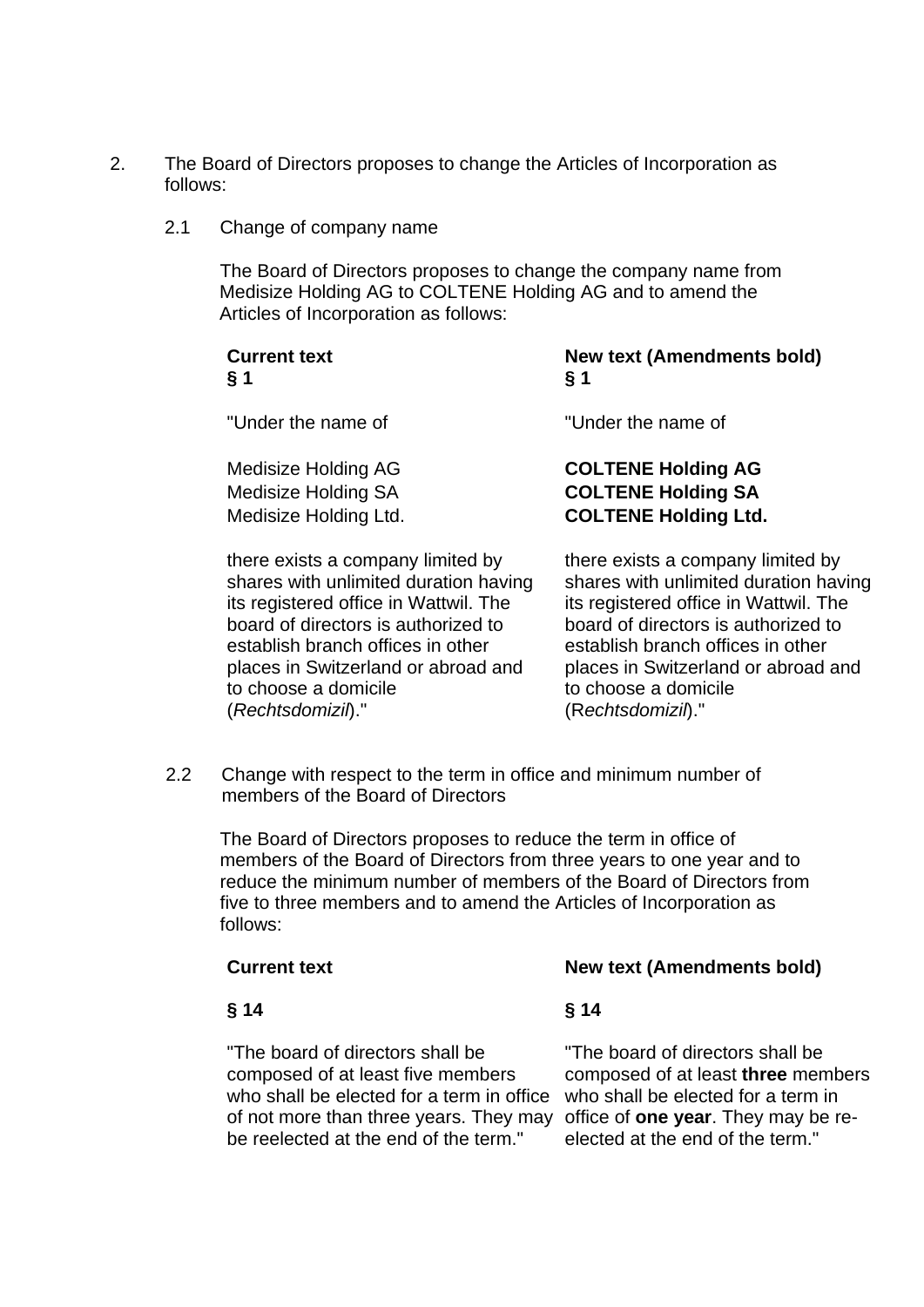#### 2.3 Change with respect to the term in office of Auditors

 The Board of Directors proposes to reduce the term in office of the Auditors from two years to one year and to generally amend the relevant paragraph of the Articles of Incorporation as follows:

### **Current text** New text (Amendments bold)

#### **§ 18 § 18**

"The general meeting of the shareholders shall elect for a period of two years one or several natural persons or legal entities as auditors in the sense of art. 727 *et seq.* CO."

"The general meeting of the shareholders shall elect for a period of **one year an audit firm under state oversight in accordance with the Swiss Federal Act on the Licensing and Oversight of Auditors (***RAG***). The audit firm so elected shall have the authorities and obligations as set forth in the law.**"

2.4 Change with respect to the closure of the share register prior to general meetings of shareholders

 The Board of Directors proposes to amend the Articles of Incorporation as follows:

| <b>Current text</b>                                                                                                                             | <b>New text (Amendments bold)</b>                                  |
|-------------------------------------------------------------------------------------------------------------------------------------------------|--------------------------------------------------------------------|
| § 4 sub-section 2                                                                                                                               | § 4 sub-section 2                                                  |
| "Between the day on which the<br>invitations to the general meeting of the determine and indicate in the<br>charoboldors have been sont out and | "The board of directors shall<br>invitation to any general meeting |

shareholders have been sent out and the day after the general meeting of the **of the shareholders the relevant**  shareholders, no registrations are made in the share register."

**invitation to any general meeting cut-off date for registrations in the share register that shall be relevant for the eligibility of any shareholder to participate in and vote at such general meeting.**"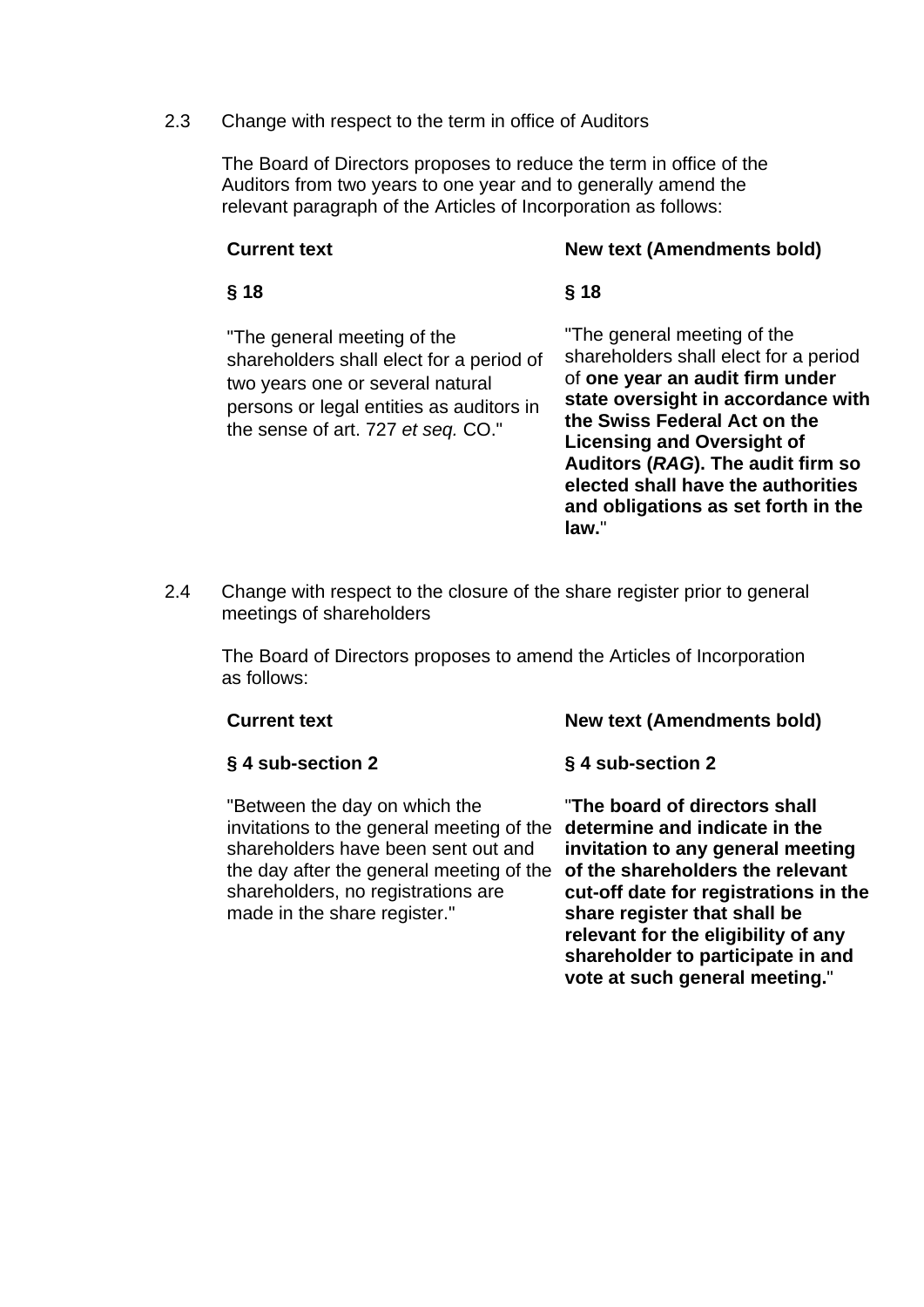2.5 Due to changes of the Swiss Code of Obligations, the Board of Directors proposes the following changes to the Articles of Incorporation:

#### **Current text** New text

### **§ 11 sub-section 2 § 11 sub-section 2**

"Unless otherwise regulated by the law or these articles of incorporation, resolutions are passed with the absolute majority of the votes. The chairman of the meeting, who is always authorized to vote, shall have the casting vote."

"Important resolutions of the general meeting of the shareholders in the sense of Art. 704 CO (the change of the company's purpose, the creation of shares with privileged voting rights, the restriction of the transferability of registered shares, an increase of the share capital, authorized capital increase or an increase of the share capital subject to a condition or an increase of the share capital against contributions in kind, or for the purpose of an acquisition of assets and the granting of special benefits, the limitation or withdrawal of pre-emptive rights and the change of the domicile of the company) must be passed by at least two thirds of the votes represented and the absolute majority of the nominal value of the represented shares."

"Unless otherwise regulated by the law or these articles of incorporation, resolutions are passed with the absolute majority of the votes."

The second sentence of § 11 subsection 2 shall be deleted.

#### **Current text** New text (Amendments bold) **§ 11 sub-section 3 § 11 sub-section 3**

"Important resolutions of the general meeting of the shareholders in the sense of Art. 704 CO (the change of the company's purpose, the creation of shares with privileged voting rights, the restriction of the transferability of registered shares, an increase of the share capital, authorized capital increase or an increase of the share capital subject to a condition or an increase of the share capital **out of equity or** against contributions in kind, or for the purpose of an acquisition of assets and the granting of special benefits, the limitation or withdrawal of pre-emptive rights, the change of the domicile of the company and **its dissolution**) must be passed by at least two thirds of the votes represented and the absolute majority of the nominal value of the represented shares."

- 3. The Board of Directors proposes:
	- to decrease the current share capital of CHF 23'400'000 by CHF 22'932'000 to CHF 468'000 by way of reducing the nominal value of each registered share from CHF 5.00 to CHF 0.10 and to pay out in cash to the shareholders the corresponding amount of such reduction (being CHF 4.90 for each registered share);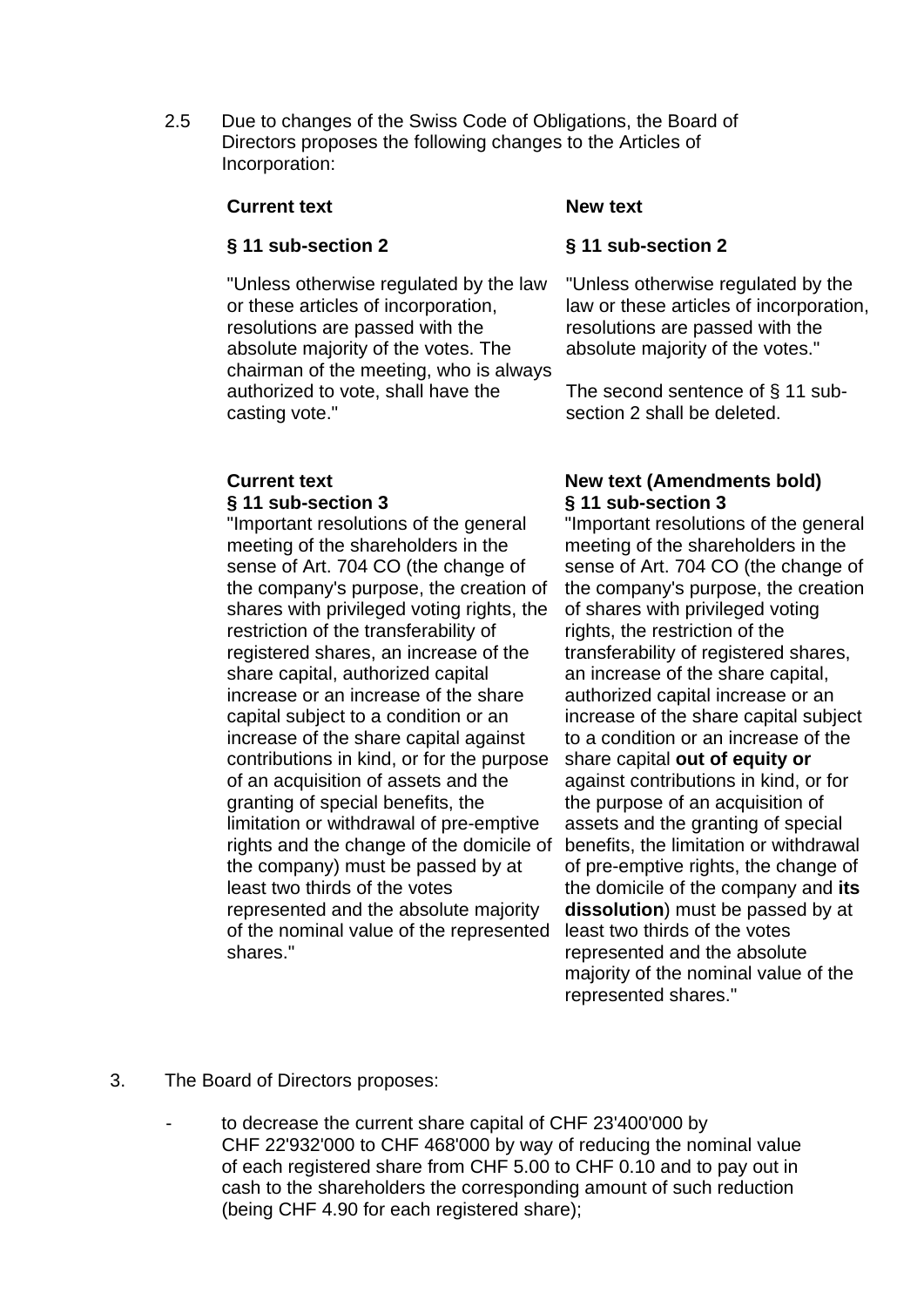- to determine that pursuant to the special Auditors' Report in accordance with Article 732 sub-section 2 of the Swiss Code of Obligations the claims of the creditors will – after the capital reduction – continue to be fully covered; and
- to change the Articles of Incorporation, subject to the compliance with the provisions of Articles 732 – 734 of the Swiss Code of Obligations, as follows:

| <b>Current text</b>                                                                                   | New text (after the registration of<br>the capital reduction in the<br><b>Commercial Register)</b><br>(Amendments bold) |  |
|-------------------------------------------------------------------------------------------------------|-------------------------------------------------------------------------------------------------------------------------|--|
| § 3 sub-section 1                                                                                     | § 3 sub-section 1                                                                                                       |  |
| "The share capital shall amount to CHF "The share capital shall amount to<br>23,400,000, divided into | CHF 468,000, divided into                                                                                               |  |
| 4,680,000 registered shares with a par<br>value of CHF 5 each."                                       | 4,680,000 registered shares with a<br>par value of CHF 0.10 each."                                                      |  |

- 4. The Board of Directors proposes the discharge of the members of the Board of Directors and the Group Management for their activity during the fiscal year 2007.
- 5. The Board of Directors proposes to have Mr Jerry Sullivan, US citizen with domicile in Richfield (USA) newly elected as a member of the Board of Directors for a term in office of one year. Further, the Board of Directors proposes to have the following individuals re-elected as members of the Board of Directors, each for a term in office of one year:
	- Mr Niklaus Henri Huber with domicile in Balgach
	- Mr Robert Heberlein with domicile in Zumikon

Dr. Paul Hälg and Dr. Walter Känel are both not running for another term in office and will, after the Annual General Meeting of Shareholders, resign from their respective offices as members of the Board of Directors. The term in office of Mr Matthew Robin lasts until the Annual General Meeting of Shareholders in 2009.